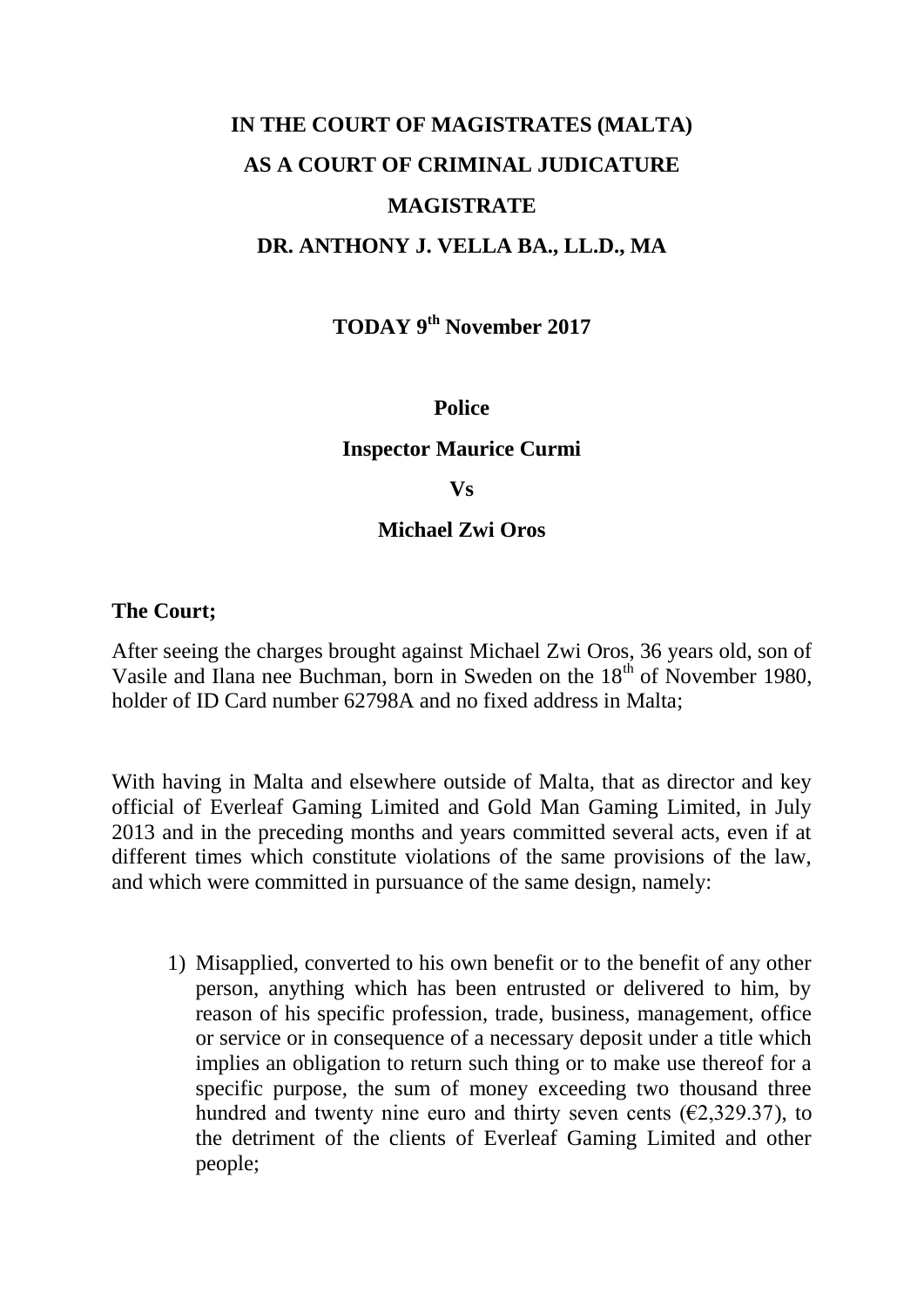- 2) For failing to pay the license fees due to the Lotteries and Gaming authority for license LGA/CL1/665/2011;
- 3) For failing to pay the relevant gaming tax due to the Lotteries and Gaming authority for license LGA/CL1/665/2011;
- 4) For failing to pay the license fees due to the Lotteries and Gaming authority for license LGA/CL3/230/2008;
- 5) For failing to pay the relevant gaming tax due to the Lotteries and Gaming authority for license LGA/CL3/230/2008;
- 6) For failing to pay the license fees due to the Lotteries and Gaming authority for license LGA/CL4/333/2007;
- 7) For failing to pay the relevant gaming tax due to the Lotteries and Gaming authority for license LGA/CL4/333/2007;
- 8) For failing to notify the Lotteries and Gaming Authority and for failing to obtain the Lotteries and Gaming Authority's approval for the relocation of the control system;
- 9) For failing to remit player funds to the players when such a request was made by the players;
- 10) For failing to follow the procedure in regulation 56 of the Remote Gaming Regulations (S.L.438.04) with respect to handling of player complaints;
- 11) For failing to deposit player funds in the ring fenced player's account with the credit institution approved by the Lotteries and Gaming Authority;
- 12) For failing to disclose all ultimate beneficiaries to the Lotteries and Gaming Authority so as to ensure that all persons are fit and proper as per regulation 8 of the Remote Gaming Regulations (S.L. 438.08).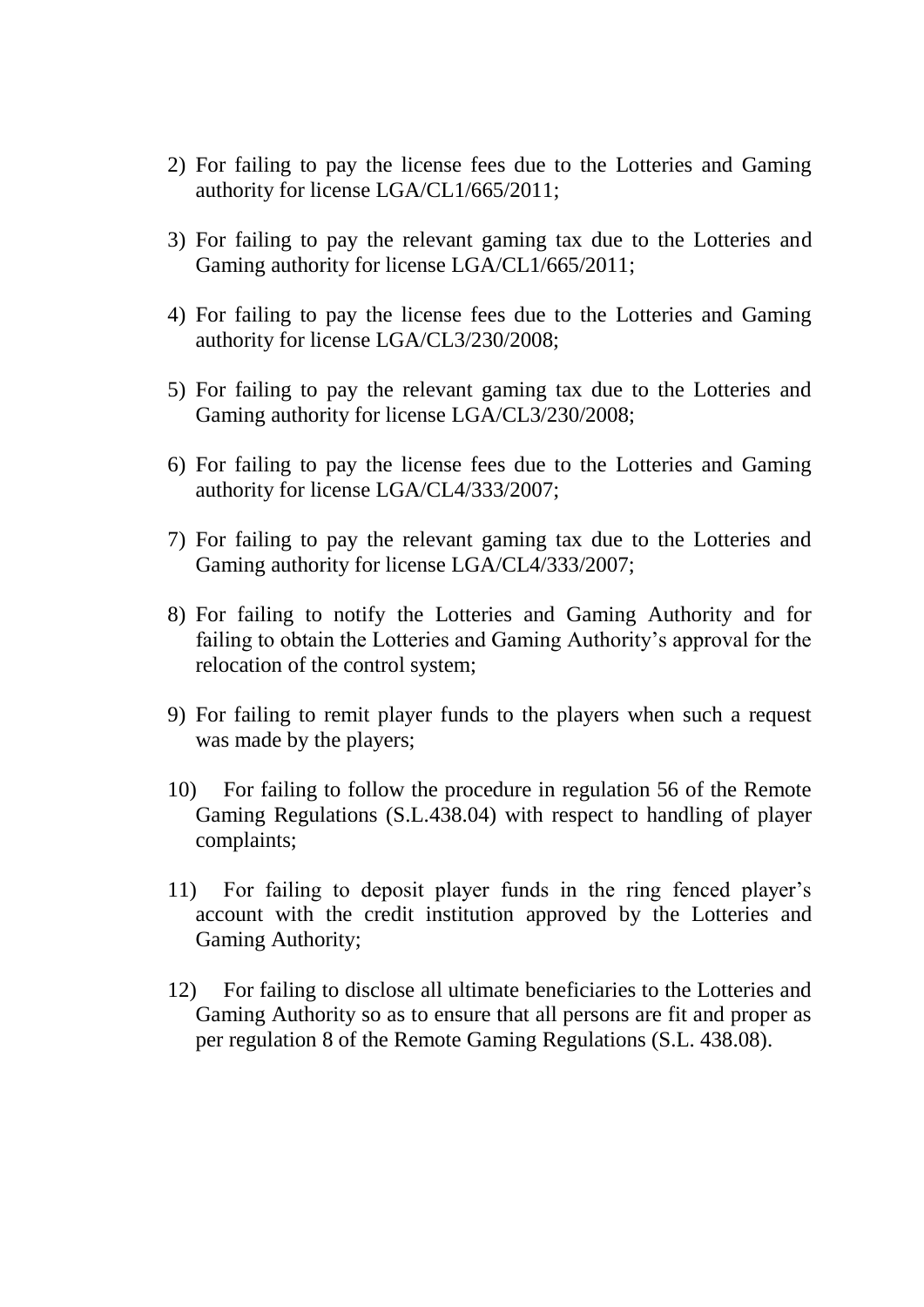Having heard the accused plead guilty to the charges brought against him, notwithstanding the fact that the Court warned him in the most solemn manner of legal consequences of his guilty plea after giving him sufficient time within which to reconsider and withdraw her guilty plea:

Having heard the prosecution and defence counsel make their submissions;

Having seen all the acts and documents exhibited;

Having seen that the Lotteries and Gaming Authority waived its right to claim payment of licence fees and gaming tax due from the accused;

Having seen that the amounts payable to third parties, as agreed between the Prosecution, the defence and the Authority, amounted to ten thousand, seven hundred and eighty-eight Euro ( $\epsilon$ 10,788.00), which amounts are due to Jesper Emil in the amount of six thousand Euro ( $\epsilon$ 6,000.00), to Thibault Parent in the amount of three thousand seven hundred Euro  $(\text{\textsterling}3,700.00)$ , and to Victor Totlov in the amount of one thousand and eighty-eight Euro  $(\epsilon 1.088.00)$ ;

### **Considers;**

After having seen Sections 18, 293, 294 and 310(1)(a) of Chapter 9 of the Laws of Malta, Regulations 6(2), 8, 20(1)(2), 37, 40, 56, 57 and 58 of Subsidiary Legislation 438.04 of the Laws of Malta and Sections 17, 18, 23, 23A, 23C, 31, 532A, 532B and 533 of Chapter 9 of the Laws of Malta;

After having heard the evidence and the documents exhibited;